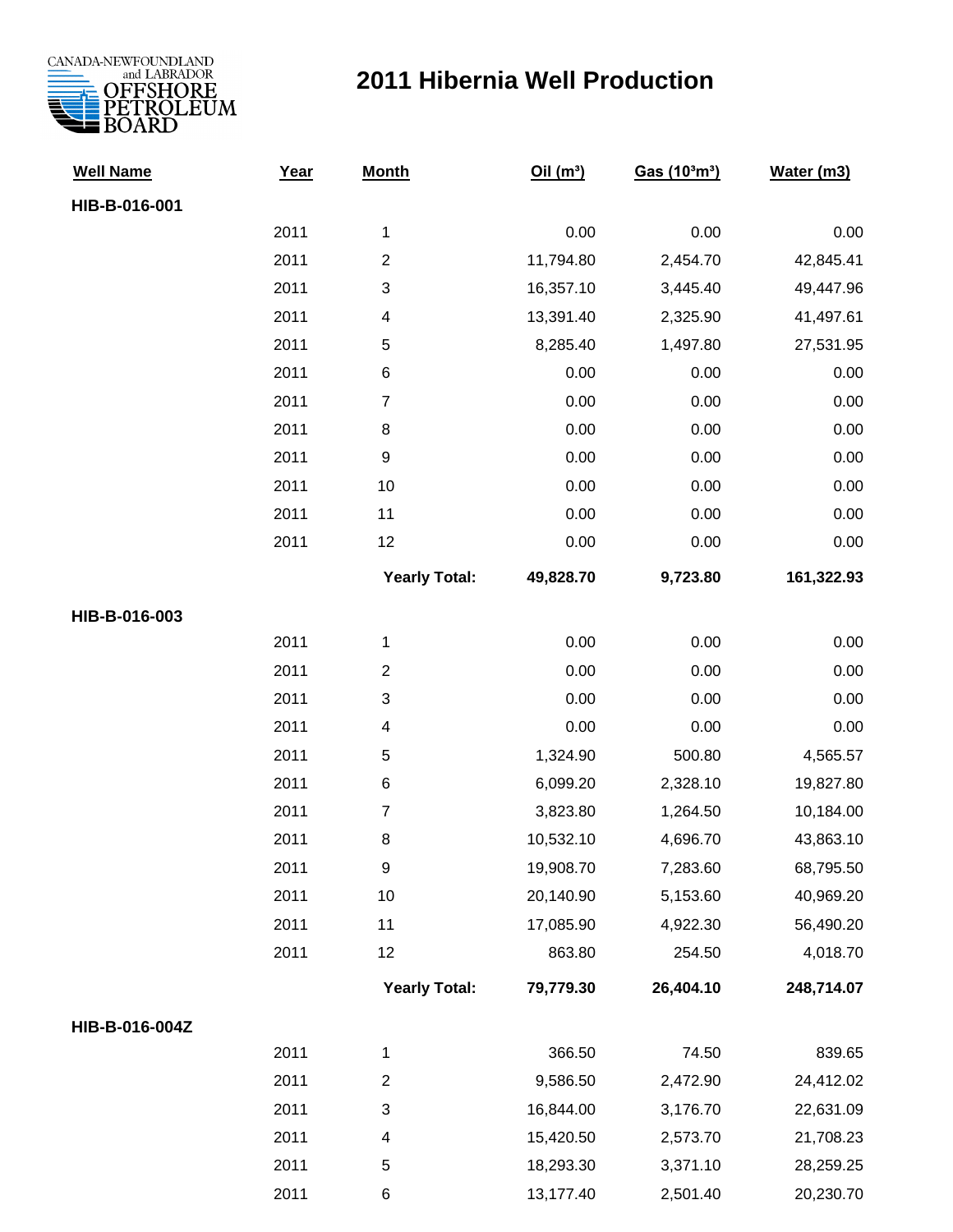|                | 2011 | $\boldsymbol{7}$          | 18,321.80  | 3,547.80   | 29,213.10  |
|----------------|------|---------------------------|------------|------------|------------|
|                | 2011 | $\, 8$                    | 15,687.80  | 3,351.10   | 31,260.60  |
|                | 2011 | $\boldsymbol{9}$          | 15,551.10  | 3,281.10   | 31,487.80  |
|                | 2011 | 10                        | 17,954.00  | 3,717.50   | 35,001.20  |
|                | 2011 | 11                        | 14,283.10  | 2,880.40   | 25,846.50  |
|                | 2011 | 12                        | 14,139.10  | 2,221.80   | 23,830.80  |
|                |      | <b>Yearly Total:</b>      | 169,625.10 | 33,170.00  | 294,720.94 |
| HIB-B-016-005Z |      |                           |            |            |            |
|                | 2011 | $\mathbf{1}$              | 99,196.70  | 15,297.00  | 101.82     |
|                | 2011 | $\sqrt{2}$                | 68,913.40  | 12,966.10  | 72.68      |
|                | 2011 | $\ensuremath{\mathsf{3}}$ | 79,222.50  | 15,577.30  | 69.53      |
|                | 2011 | 4                         | 87,948.80  | 15,095.00  | 236.33     |
|                | 2011 | $\mathbf 5$               | 79,099.90  | 14,930.50  | 357.00     |
|                | 2011 | $\,6$                     | 39,740.10  | 7,555.00   | 137.70     |
|                | 2011 | $\boldsymbol{7}$          | 67,885.10  | 13,729.00  | 285.80     |
|                | 2011 | $\,8\,$                   | 77,532.80  | 15,414.10  | 437.30     |
|                | 2011 | $\boldsymbol{9}$          | 67,713.80  | 13,053.60  | 232.80     |
|                | 2011 | 10                        | 57,696.10  | 11,262.80  | 1,764.80   |
|                | 2011 | 11                        | 55,394.50  | 9,588.70   | 12,580.40  |
|                | 2011 | 12                        | 43,559.00  | 7,447.00   | 25,793.50  |
|                |      |                           |            |            |            |
|                |      | <b>Yearly Total:</b>      | 823,902.70 | 151,916.10 | 42,069.66  |
| HIB-B-016-008  |      |                           |            |            |            |
|                | 2011 | $\mathbf{1}$              | 0.00       | 0.00       | 0.00       |
|                | 2011 | $\boldsymbol{2}$          | 0.00       | 0.00       | 0.00       |
|                | 2011 | $\sqrt{3}$                | 0.00       | 0.00       | 0.00       |
|                | 2011 | 4                         | 0.00       | 0.00       | 0.00       |
|                | 2011 | $\mathbf 5$               | 0.00       | 0.00       | 0.00       |
|                | 2011 | $\,6$                     | 0.00       | 0.00       | 0.00       |
|                | 2011 | $\overline{7}$            | 0.00       | 0.00       | 0.00       |
|                | 2011 | $\, 8$                    | 2,013.30   | 985.70     | 0.90       |
|                | 2011 | $\boldsymbol{9}$          | 23,212.00  | 11,455.10  | 86.10      |
|                | 2011 | 10                        | 25,256.00  | 15,024.50  | 7.80       |
|                | 2011 | 11                        | 26,943.10  | 16,037.30  | 15.20      |
|                | 2011 | 12                        | 24,876.20  | 16,451.70  | 34.00      |
|                |      | <b>Yearly Total:</b>      | 102,300.60 | 59,954.30  | 144.00     |
| HIB-B-016-013  |      |                           |            |            |            |
|                | 2011 | $\mathbf{1}$              | 0.00       | 0.00       | 0.00       |
|                | 2011 | $\boldsymbol{2}$          | 0.00       | 0.00       | 0.00       |
|                | 2011 | $\sqrt{3}$                | 0.00       | 0.00       | 0.00       |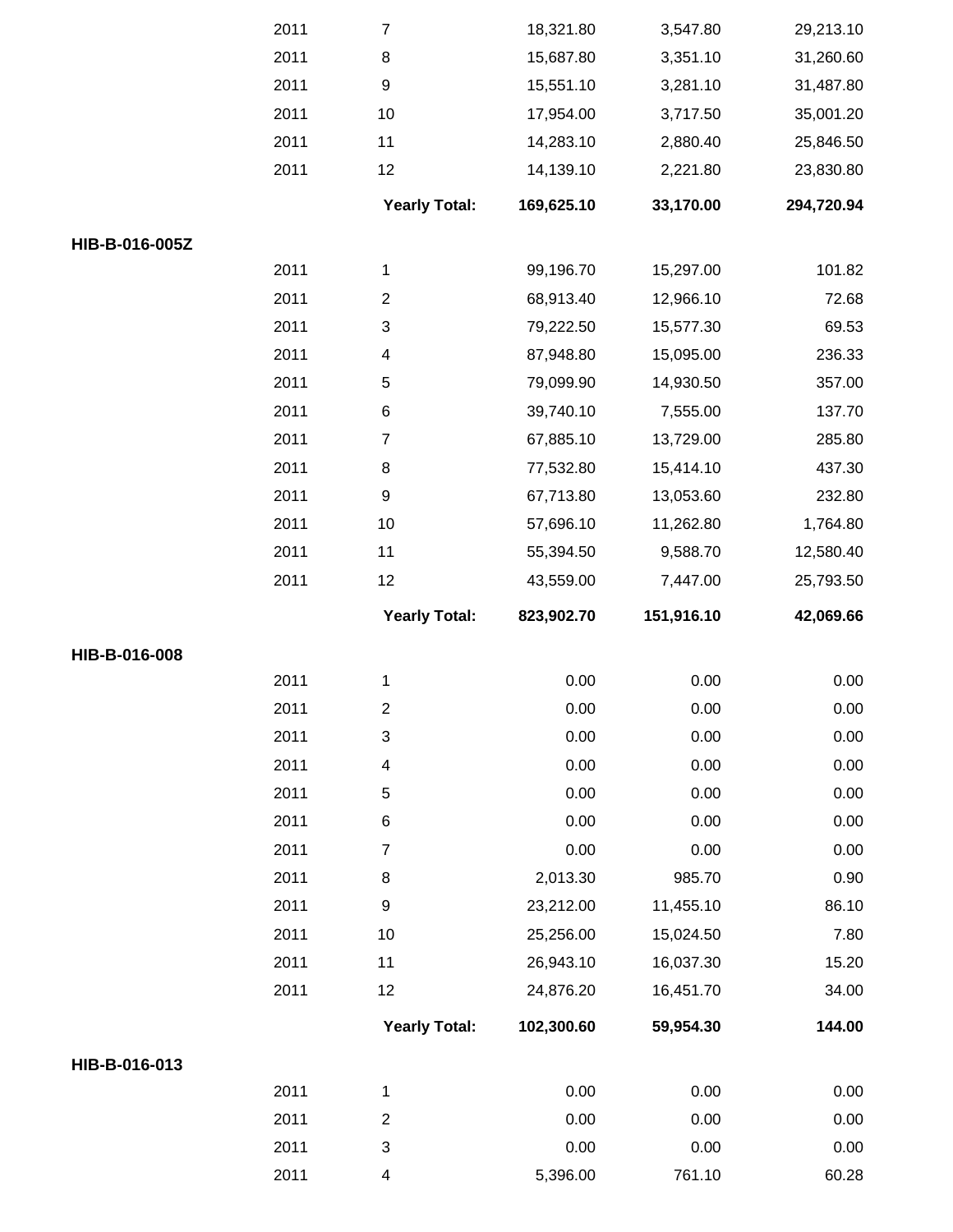|               | 2011 | 5                       | 2,193.10   | 333.50    | 26.36      |
|---------------|------|-------------------------|------------|-----------|------------|
|               | 2011 | $\,6$                   | 2,840.10   | 443.40    | 33.80      |
|               | 2011 | $\overline{7}$          | 0.00       | 0.00      | 0.00       |
|               | 2011 | 8                       | 220.00     | 55.50     | 2.60       |
|               | 2011 | 9                       | 186.40     | 48.30     | 1.40       |
|               | 2011 | 10                      | 0.00       | 0.00      | 0.00       |
|               | 2011 | 11                      | 0.00       | 0.00      | 0.00       |
|               | 2011 | 12                      | 0.00       | 0.00      | 0.00       |
|               |      | <b>Yearly Total:</b>    | 10,835.60  | 1,641.80  | 124.44     |
| HIB-B-016-014 |      |                         |            |           |            |
|               | 2011 | 1                       | 3,240.00   | 2,763.10  | 5.73       |
|               | 2011 | $\overline{\mathbf{c}}$ | 17,399.00  | 13,016.30 | 36.18      |
|               | 2011 | 3                       | 22,680.80  | 18,283.20 | 51.90      |
|               | 2011 | 4                       | 24,316.00  | 21,000.10 | 67.94      |
|               | 2011 | 5                       | 20,127.50  | 18,423.10 | 38.81      |
|               | 2011 | 6                       | 13,920.70  | 13,424.00 | 26.80      |
|               | 2011 | $\boldsymbol{7}$        | 0.00       | 0.00      | $0.00\,$   |
|               | 2011 | 8                       | 7,662.50   | 7,301.50  | 15.20      |
|               | 2011 | 9                       | 0.00       | 0.00      | 0.00       |
|               | 2011 | $10$                    | 0.00       | 0.00      | 0.00       |
|               | 2011 | 11                      | 0.00       | 0.00      | 0.00       |
|               |      |                         |            |           |            |
|               | 2011 | 12                      | 0.00       | 0.00      | 0.00       |
|               |      |                         |            |           |            |
|               |      | <b>Yearly Total:</b>    | 109,346.50 | 94,211.30 | 242.56     |
| HIB-B-016-017 |      |                         |            |           |            |
|               | 2011 | 1                       | 0.00       | 0.00      | 0.00       |
|               | 2011 | $\boldsymbol{2}$        | 4,765.90   | 1,155.90  | 23,776.43  |
|               | 2011 | 3                       | 14,655.50  | 2,655.30  | 42,509.78  |
|               | 2011 | 4                       | 12,650.70  | 2,991.90  | 42,307.57  |
|               | 2011 | 5                       | 9,095.60   | 2,497.10  | 37,239.68  |
|               | 2011 | 6                       | 2,658.20   | 787.80    | 15,096.70  |
|               | 2011 | $\overline{7}$          | 8,541.50   | 2,381.40  | 51,356.60  |
|               | 2011 | 8                       | 1,524.00   | 423.30    | 7,995.00   |
|               | 2011 | 9                       | 0.00       | 0.00      | 0.00       |
|               | 2011 | 10                      | 11,330.00  | 3,081.70  | 58,149.00  |
|               | 2011 | 11                      | 9,391.20   | 2,460.30  | 44,739.90  |
|               | 2011 | 12                      | 6,774.90   | 1,670.20  | 80,875.50  |
|               |      | <b>Yearly Total:</b>    | 81,387.50  | 20,104.90 | 404,046.16 |
| HIB-B-016-018 |      |                         |            |           |            |
|               | 2011 | 1                       | 10,830.50  | 9,016.10  | 235.10     |
|               | 2011 | $\overline{c}$          | 26,347.20  | 20,259.60 | 2,493.17   |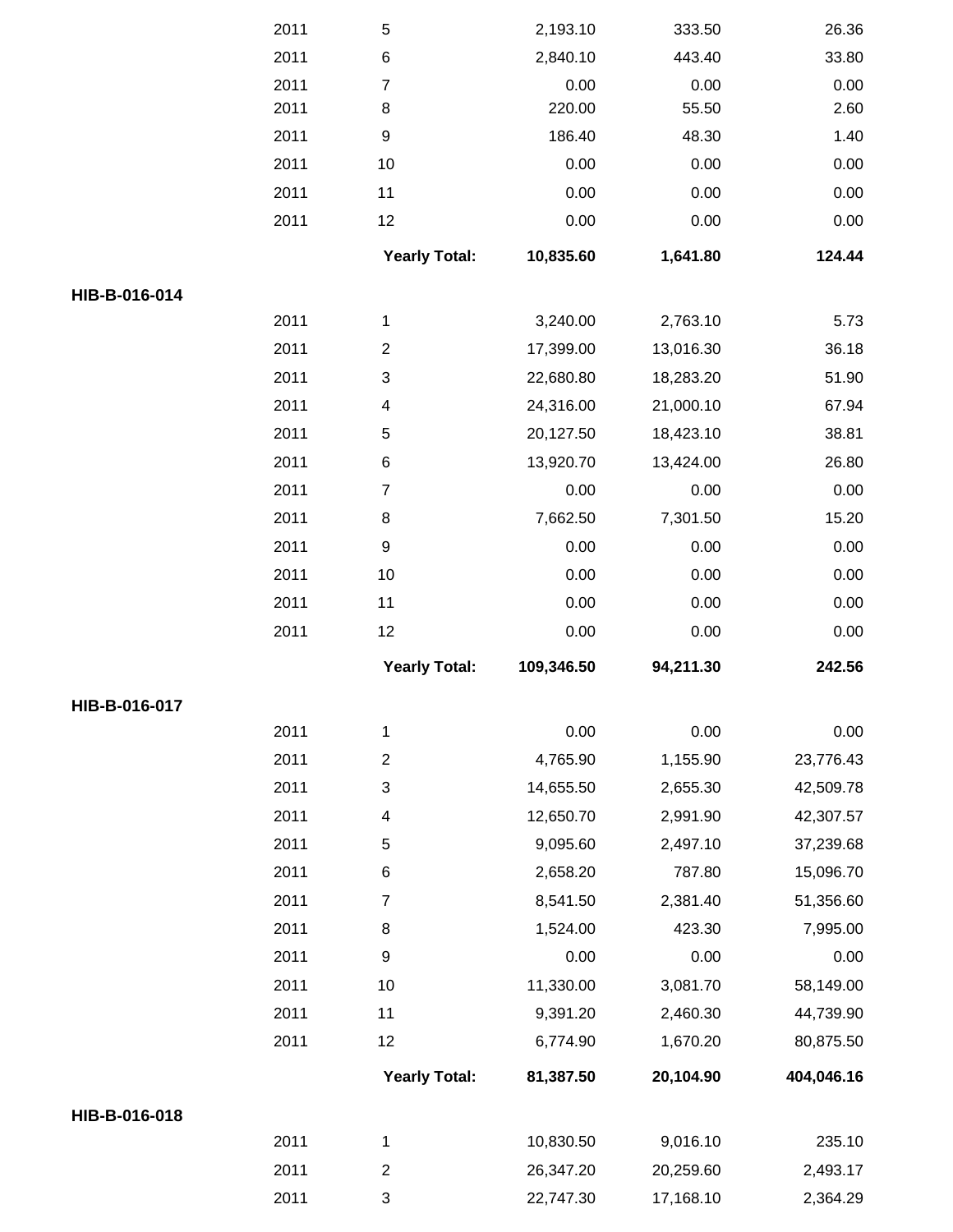|                | 2011 | 1                         | 35,460.60  | 6,839.00   | 64,561.55 |
|----------------|------|---------------------------|------------|------------|-----------|
| HIB-B-016-024  |      |                           |            |            |           |
|                |      | <b>Yearly Total:</b>      | 87,990.90  | 8,675.40   | 5,567.89  |
|                | 2011 | 12                        | 0.00       | 0.00       | 0.00      |
|                | 2011 | 11                        | 0.00       | 0.00       | 0.00      |
|                | 2011 | 10                        | 0.00       | 0.00       | 0.00      |
|                | 2011 | 9                         | 0.00       | 0.00       | 0.00      |
|                | 2011 | 8                         | 0.00       | 0.00       | 0.00      |
|                | 2011 | $\overline{7}$            | 0.00       | 0.00       | 0.00      |
|                | 2011 | 6                         | 13,148.10  | 1,420.90   | 1,149.40  |
|                | 2011 | 5                         | 15,685.80  | 1,624.60   | 1,257.96  |
|                | 2011 | 4                         | 15,078.60  | 1,455.30   | 1,263.34  |
|                | 2011 | 3                         | 15,816.30  | 1,419.40   | 219.10    |
|                | 2011 | $\overline{2}$            | 13,198.10  | 1,198.30   | 366.36    |
|                | 2011 | $\mathbf{1}$              | 15,064.00  | 1,556.90   | 1,311.73  |
| HIB-B-016-023  |      |                           |            |            |           |
|                |      | <b>Yearly Total:</b>      | 174,608.60 | 13,986.70  | 25,821.91 |
|                | 2011 | 12                        | 20,038.20  | 1,356.30   | 864.90    |
|                | 2011 | 11                        | 17,290.30  | 1,235.70   | 1,646.10  |
|                | 2011 | 10                        | 16,323.80  | 1,245.00   | 1,797.70  |
|                | 2011 | $\boldsymbol{9}$          | 14,855.60  | 1,304.60   | 3,119.30  |
|                | 2011 | 8                         | 14,627.50  | 1,270.80   | 2,406.10  |
|                | 2011 | $\boldsymbol{7}$          | 13,023.80  | 1,149.50   | 1,967.50  |
|                | 2011 | 6                         | 10,488.40  | 929.20     | 1,747.90  |
|                | 2011 | 5                         | 13,781.00  | 1,185.70   | 2,755.77  |
|                | 2011 | 4                         | 14,226.70  | 1,096.00   | 2,474.51  |
|                | 2011 | $\ensuremath{\mathsf{3}}$ | 13,895.00  | 1,066.70   | 1,583.04  |
|                | 2011 | $\mathbf{2}$              | 11,575.50  | 892.50     | 1,738.57  |
|                | 2011 | $\mathbf 1$               | 14,482.80  | 1,254.70   | 3,720.52  |
| HIB-B-016-019Z |      |                           |            |            |           |
|                |      | <b>Yearly Total:</b>      | 323,035.90 | 277,625.80 | 10,465.31 |
|                | 2011 | 12                        | 54,497.50  | 48,170.40  | 698.00    |
|                | 2011 | 11                        | 32,528.70  | 32,799.10  | 332.30    |
|                | 2011 | 10                        | 25,790.40  | 20,736.90  | 283.80    |
|                | 2011 | 9                         | 25,145.40  | 19,895.00  | 909.20    |
|                | 2011 | 8                         | 21,142.50  | 15,890.90  | 667.90    |
|                | 2011 | $\boldsymbol{7}$          | 26,518.70  | 24,045.50  | 392.90    |
|                | 2011 | 6                         | 21,607.40  | 20,417.80  | 255.00    |
|                | 2011 | 5                         | 29,416.50  | 28,002.80  | 252.90    |
|                | 2011 | 4                         | 26,463.80  | 21,223.60  | 1,580.75  |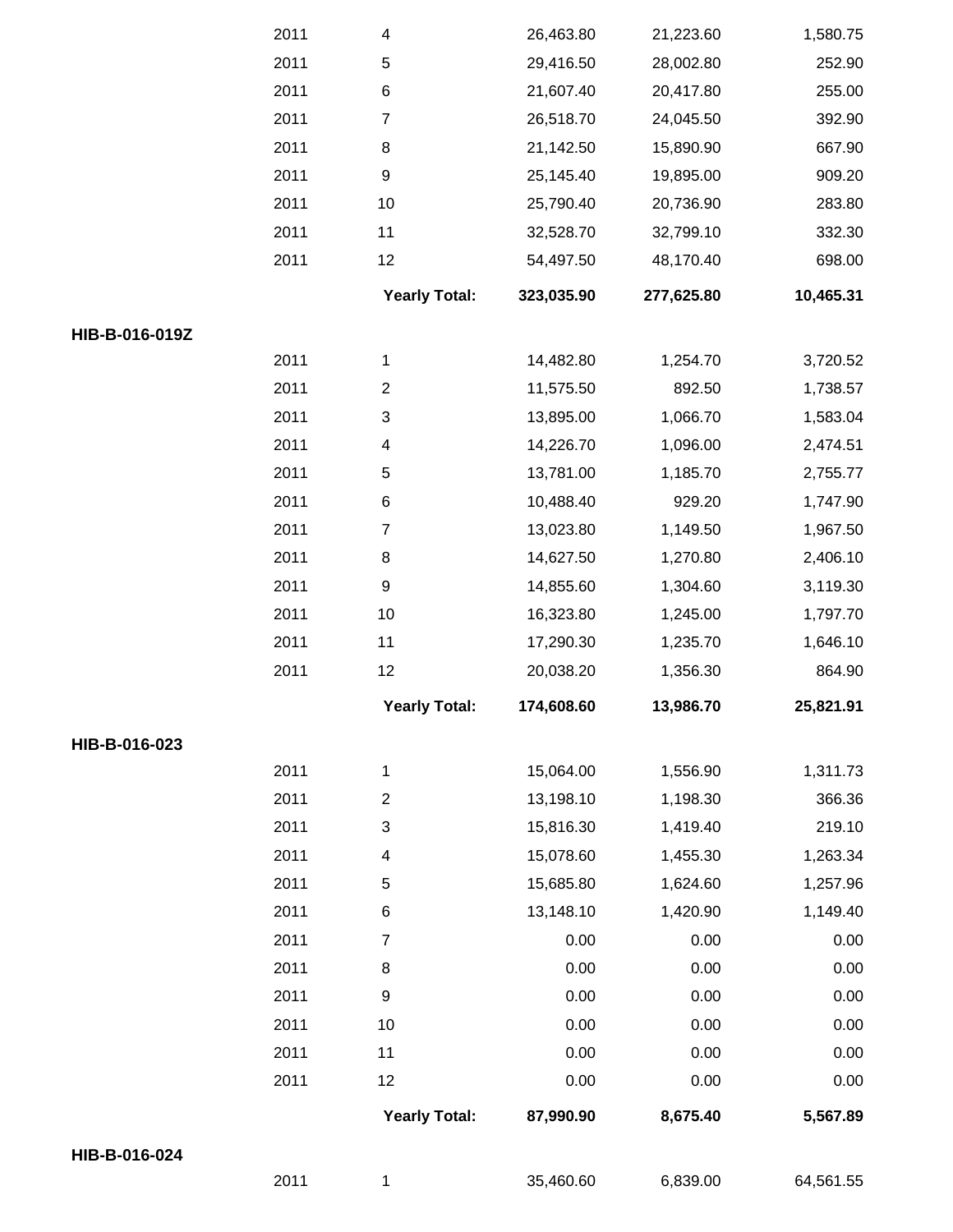|                | 2011 | $\overline{\mathbf{c}}$   | 27,567.50  | 5,464.10   | 57,243.77  |
|----------------|------|---------------------------|------------|------------|------------|
|                | 2011 | 3                         | 42,219.40  | 6,956.20   | 59,584.38  |
|                | 2011 | 4                         | 32,758.30  | 5,560.50   | 68,236.75  |
|                | 2011 | $\mathbf 5$               | 26,788.70  | 5,653.10   | 91,084.21  |
|                | 2011 | $\,6$                     | 19,767.90  | 4,224.00   | 66,814.30  |
|                | 2011 | $\overline{7}$            | 26,030.70  | 4,162.30   | 65,859.40  |
|                | 2011 | 8                         | 26,340.80  | 4,848.10   | 90,329.60  |
|                | 2011 | 9                         | 19,344.30  | 4,019.00   | 88,128.30  |
|                | 2011 | 10                        | 19,046.60  | 3,957.20   | 99,826.60  |
|                | 2011 | 11                        | 13,898.10  | 2,615.70   | 70,492.20  |
|                | 2011 | 12                        | 14,941.90  | 3,505.10   | 120,233.20 |
|                |      | <b>Yearly Total:</b>      | 304,164.80 | 57,804.30  | 942,394.26 |
| HIB-B-016-028Z |      |                           |            |            |            |
|                | 2011 | $\mathbf{1}$              | 0.00       | 0.00       | 0.00       |
|                | 2011 | $\boldsymbol{2}$          | 13,090.30  | 10,966.50  | 17.81      |
|                | 2011 | 3                         | 14,861.00  | 12,148.80  | 20.82      |
|                | 2011 | 4                         | 33,575.00  | 35,337.20  | 133.60     |
|                | 2011 | 5                         | 33,151.90  | 37,621.20  | 142.02     |
|                | 2011 | $\,6$                     | 24,073.00  | 28,042.80  | 102.20     |
|                | 2011 | 7                         | 31,810.70  | 38,466.60  | 149.60     |
|                | 2011 | 8                         | 37,729.90  | 44,327.10  | 161.90     |
|                | 2011 | 9                         | 16,658.60  | 19,330.80  | 72.60      |
|                | 2011 | 10                        | 7,950.10   | 8,880.50   | 33.40      |
|                | 2011 | 11                        | 9,672.80   | 18,577.60  | 37.70      |
|                | 2011 | 12                        | 15,884.10  | 20,280.10  | 317.70     |
|                |      | <b>Yearly Total:</b>      | 238,457.40 | 273,979.20 | 1,189.35   |
| HIB-B-016-029  |      |                           |            |            |            |
|                | 2011 | $\mathbf{1}$              | 4,607.20   | 1,920.10   | 25.63      |
|                | 2011 | $\boldsymbol{2}$          | 20,734.50  | 6,070.30   | 109.28     |
|                | 2011 | $\ensuremath{\mathsf{3}}$ | 32,354.10  | 11,507.60  | 269.46     |
|                | 2011 | 4                         | 31,808.80  | 10,640.50  | 243.08     |
|                | 2011 | $\mathbf 5$               | 34,485.00  | 13,333.40  | 790.81     |
|                | 2011 | $\,6$                     | 26,699.90  | 10,191.60  | 425.50     |
|                | 2011 | $\overline{7}$            | 63,501.40  | 26,449.50  | 349.90     |
|                | 2011 | 8                         | 41,088.00  | 18,016.90  | 97.10      |
|                | 2011 | 9                         | 34,484.20  | 15,523.00  | 208.40     |
|                | 2011 | $10$                      | 34,853.90  | 15,033.40  | 184.40     |
|                | 2011 | 11                        | 35,948.30  | 14,657.70  | 77.70      |
|                | 2011 | 12                        | 39,017.00  | 16,761.50  | 222.70     |
|                |      | <b>Yearly Total:</b>      | 399,582.30 | 160,105.50 | 3,003.96   |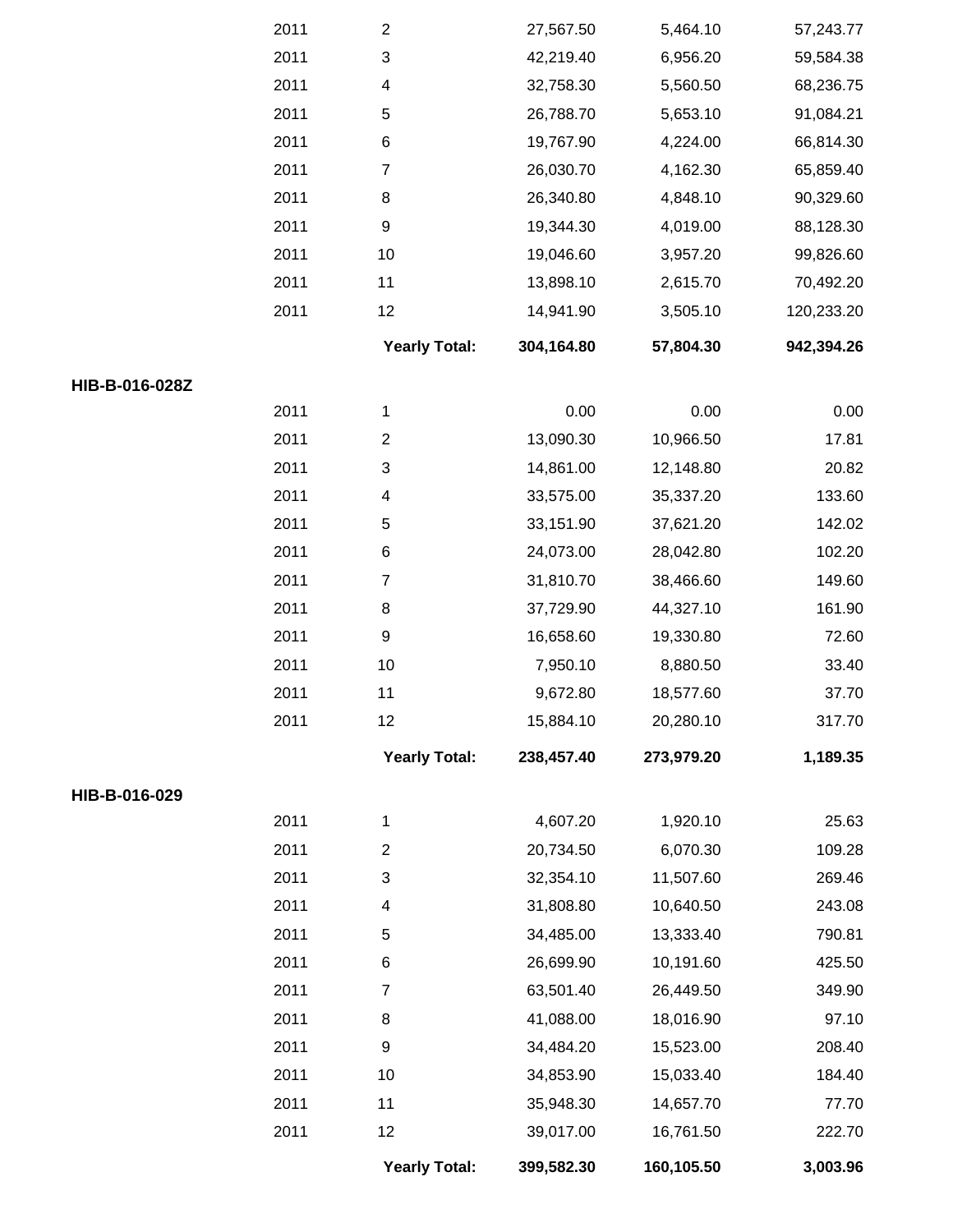|                | 2011 | 1                       | 15,027.70 | 1,494.80  | 19,460.03  |
|----------------|------|-------------------------|-----------|-----------|------------|
|                | 2011 | $\overline{\mathbf{c}}$ | 10,549.60 | 832.90    | 9,705.67   |
|                | 2011 | 3                       | 0.00      | 0.00      | 0.00       |
|                | 2011 | 4                       | 17,768.10 | 1,299.50  | 14,827.09  |
|                | 2011 | 5                       | 17,126.40 | 1,511.40  | 19,387.35  |
|                | 2011 | $\,6$                   | 4,083.20  | 392.30    | 5,175.40   |
|                | 2011 | $\overline{7}$          | 11,364.70 | 1,135.10  | 15,814.20  |
|                | 2011 | 8                       | 10,432.80 | 1,017.60  | 12,559.20  |
|                | 2011 | 9                       | 6,956.60  | 684.50    | 8,509.60   |
|                | 2011 | 10                      | 0.00      | 0.00      | 0.00       |
|                | 2011 | 11                      | 0.00      | 0.00      | 0.00       |
|                | 2011 | 12                      | 0.00      | 0.00      | 0.00       |
|                |      | <b>Yearly Total:</b>    | 93,309.10 | 8,368.10  | 105,438.54 |
| HIB-B-016-033Z |      |                         |           |           |            |
|                | 2011 | 1                       | 13,111.90 | 3,508.70  | 34,335.62  |
|                | 2011 | $\mathbf{2}$            | 9,158.10  | 2,284.00  | 22,201.31  |
|                | 2011 | 3                       | 5,785.20  | 1,450.50  | 11,643.10  |
|                | 2011 | 4                       | 0.00      | 0.00      | 0.00       |
|                | 2011 | 5                       | 0.00      | 0.00      | 0.00       |
|                | 2011 | $\,6$                   | 0.00      | 0.00      | 0.00       |
|                | 2011 | $\overline{7}$          | 9,724.20  | 2,588.10  | 21,602.50  |
|                | 2011 | 8                       | 13,388.40 | 3,469.10  | 23,425.30  |
|                | 2011 | 9                       | 20,103.50 | 5,876.90  | 36,397.90  |
|                | 2011 | 10                      | 1,615.90  | 454.70    | 2,816.90   |
|                | 2011 | 11                      | 3,655.60  | 1,025.90  | 27,325.30  |
|                | 2011 | 12                      | 2,851.70  | 786.40    | 34,597.90  |
|                |      | <b>Yearly Total:</b>    | 79,394.50 | 21,444.30 | 214,345.83 |
| HIB-B-016-034Y |      |                         |           |           |            |
|                | 2011 | 1                       | 2,201.60  | 1,958.10  | 9.48       |
|                | 2011 | $\overline{\mathbf{c}}$ | 9,635.80  | 10,535.30 | 23.73      |
|                | 2011 | 3                       | 16,264.80 | 21,641.50 | 39.46      |
|                | 2011 | 4                       | 15,782.10 | 19,719.30 | 40.34      |
|                | 2011 | $\,$ 5 $\,$             | 85.00     | 119.60    | 0.24       |
|                | 2011 | 6                       | 0.00      | 0.00      | 0.00       |
|                | 2011 | $\overline{7}$          | 0.00      | 0.00      | 0.00       |
|                | 2011 | 8                       | 0.00      | 0.00      | 0.00       |
|                | 2011 | 9                       | 22,831.90 | 34,516.40 | 94.10      |
|                | 2011 | 10                      | 32,296.10 | 50,721.70 | 95.10      |
|                | 2011 | 11                      | 19,563.10 | 30,128.50 | 42.20      |
|                | 2011 | 12                      | 13,932.70 | 23,071.00 | 156.30     |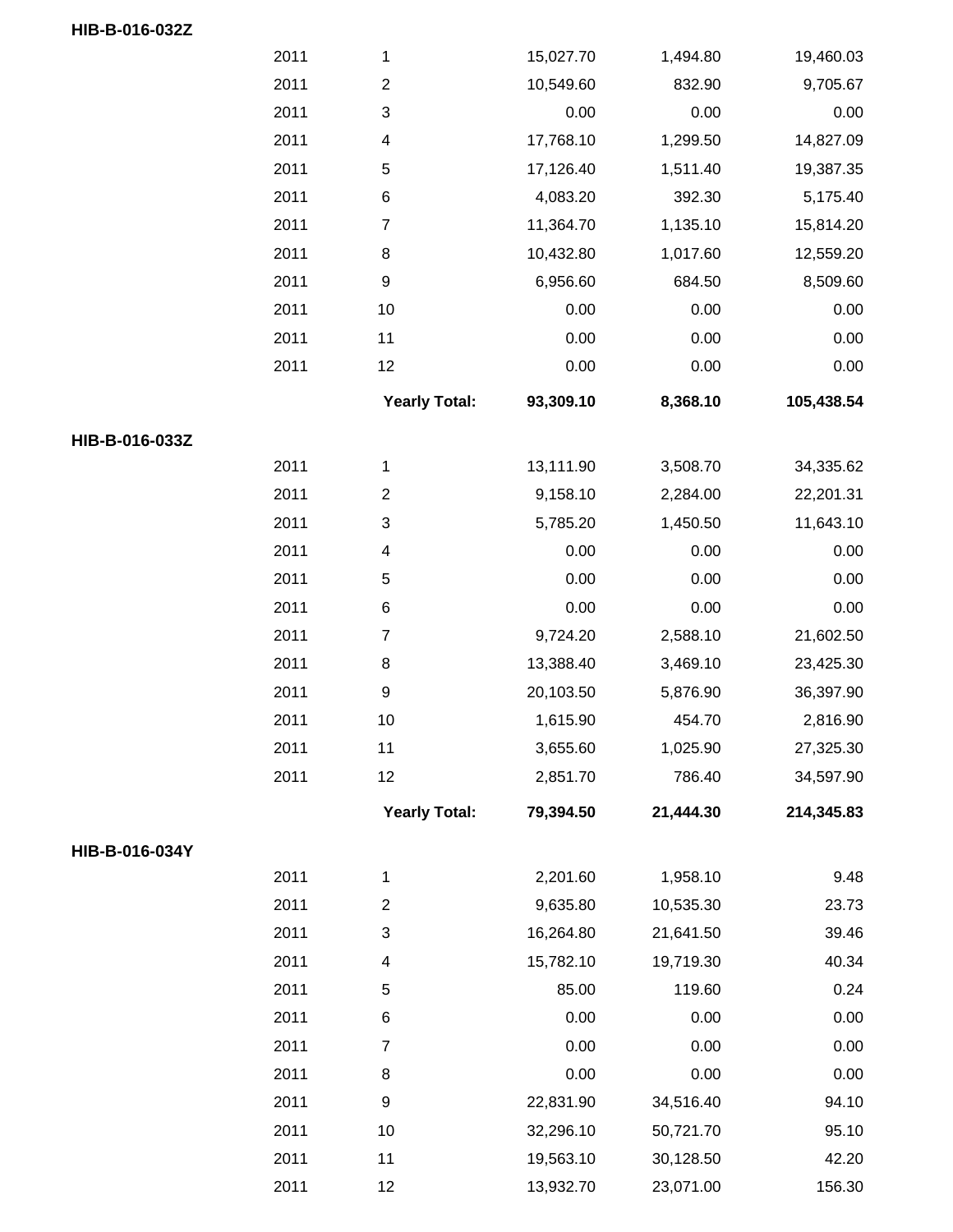|               |      | <b>Yearly Total:</b> | 132,593.10 | 192,411.40 | 500.95    |
|---------------|------|----------------------|------------|------------|-----------|
| HIB-B-016-036 |      |                      |            |            |           |
|               | 2011 | $\mathbf{1}$         | 0.00       | 0.00       | 0.00      |
|               | 2011 | $\overline{c}$       | 28,218.40  | 8,764.50   | 999.03    |
|               | 2011 | 3                    | 40,675.70  | 10,486.50  | 1,347.72  |
|               | 2011 | 4                    | 44,497.10  | 13,227.00  | 1,494.33  |
|               | 2011 | 5                    | 59,690.90  | 15,996.90  | 113.01    |
|               | 2011 | 6                    | 41,225.80  | 11,020.00  | 7.00      |
|               | 2011 | $\overline{7}$       | 60,186.40  | 17,026.90  | 209.20    |
|               | 2011 | 8                    | 64,413.90  | 17,705.90  | 204.40    |
|               | 2011 | $\boldsymbol{9}$     | 55,553.30  | 15,293.10  | 9.90      |
|               | 2011 | 10                   | 61,841.00  | 16,337.00  | 5.80      |
|               | 2011 | 11                   | 64,092.30  | 15,893.80  | 30.30     |
|               | 2011 | 12                   | 55,834.00  | 13,971.40  | 51.90     |
|               |      | <b>Yearly Total:</b> | 576,228.80 | 155,723.00 | 4,472.59  |
| HIB-B-016-040 |      |                      |            |            |           |
|               | 2011 | 1                    | 15,297.20  | 6,784.70   | 29.07     |
|               | 2011 | $\overline{c}$       | 11,398.50  | 4,776.40   | 10.22     |
|               | 2011 | 3                    | 7,566.40   | 2,979.80   | 5.49      |
|               | 2011 | 4                    | 13,127.90  | 4,001.10   | 15.86     |
|               | 2011 | 5                    | 32,505.40  | 13,779.40  | 24.74     |
|               | 2011 | 6                    | 23,237.70  | 12,184.80  | 11.10     |
|               | 2011 | $\overline{7}$       | 23,788.80  | 14,032.40  | 15.70     |
|               | 2011 | 8                    | 21,426.80  | 12,813.40  | 9.30      |
|               | 2011 | $\boldsymbol{9}$     | 17,945.60  | 10,289.80  | 16.10     |
|               | 2011 | 10                   | 16,136.40  | 8,026.60   | 20.90     |
|               | 2011 | 11                   | 13,839.90  | 6,536.90   | 8.20      |
|               | 2011 | 12                   | 14,298.50  | 5,555.00   | 25.40     |
|               |      | <b>Yearly Total:</b> | 210,569.10 | 101,760.30 | 192.08    |
| HIB-B-016-041 |      |                      |            |            |           |
|               | 2011 | $\mathbf{1}$         | 21,372.00  | 5,789.10   | 15,711.66 |
|               | 2011 | $\overline{c}$       | 14,430.60  | 4,692.40   | 13,551.01 |
|               | 2011 | 3                    | 39,841.50  | 12,630.60  | 36,212.11 |
|               | 2011 | 4                    | 51,930.80  | 15,024.20  | 49,454.58 |
|               | 2011 | 5                    | 48,992.90  | 14,612.10  | 45,075.06 |
|               | 2011 | 6                    | 32,165.00  | 9,475.10   | 28,107.70 |
|               | 2011 | $\overline{7}$       | 41,577.40  | 12,284.30  | 42,149.20 |
|               | 2011 | 8                    | 15,281.50  | 4,358.30   | 14,137.90 |
|               | 2011 | $\boldsymbol{9}$     | $\#$       | 0.00       | 0.00      |
|               | 2011 | 10                   | 42,660.00  | 10,047.40  | 38,612.40 |
|               | 2011 | 11                   | 0.00       | 0.00       | 0.00      |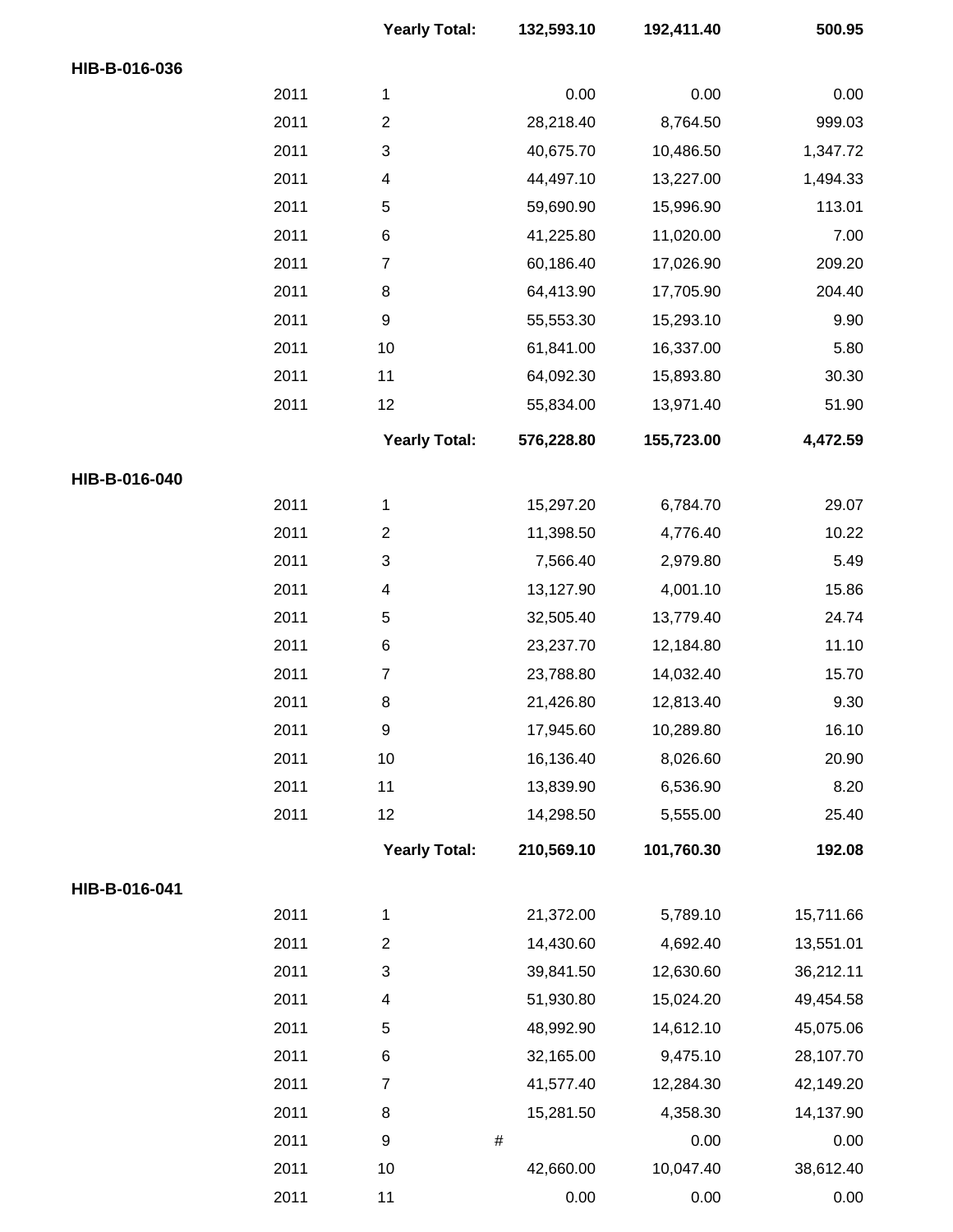|               | 2011 | 12                       | 17,833.20  | 4,260.10  | 29,434.90  |
|---------------|------|--------------------------|------------|-----------|------------|
|               |      | <b>Yearly Total:</b>     | 326,084.90 | 93,173.60 | 312,446.52 |
| HIB-B-016-043 |      |                          |            |           |            |
|               | 2011 | 1                        | 5,102.60   | 3,920.10  | 33,505.66  |
|               | 2011 | $\overline{2}$           | 809.40     | 734.60    | 7,144.73   |
|               | 2011 | $\sqrt{3}$               | 10,506.40  | 4,301.20  | 19,439.99  |
|               | 2011 | 4                        | 12,901.20  | 4,798.30  | 25,011.11  |
|               | 2011 | 5                        | 12,787.80  | 4,508.30  | 26,689.89  |
|               | 2011 | 6                        | 2,559.20   | 833.80    | 5,294.30   |
|               | 2011 | 7                        | 3,182.10   | 1,071.40  | 11,532.20  |
|               | 2011 | 8                        | 4,183.00   | 1,980.60  | 22,651.40  |
|               | 2011 | 9                        | 0.00       | 0.00      | 0.00       |
|               | 2011 | 10                       | 0.00       | 0.00      | 0.00       |
|               | 2011 | 11                       | 0.00       | 0.00      | 0.00       |
|               | 2011 | 12                       | 0.00       | 0.00      | 0.00       |
|               |      | <b>Yearly Total:</b>     | 52,031.70  | 22,148.30 | 151,269.28 |
| HIB-B-016-045 |      |                          |            |           |            |
|               | 2011 | 1                        | 19,893.00  | 5,488.60  | 54,096.59  |
|               | 2011 | $\overline{c}$           | 5,473.70   | 1,725.90  | 38,508.02  |
|               | 2011 | 3                        | 17,577.50  | 4,686.40  | 26,252.37  |
|               | 2011 | 4                        | 20,498.90  | 4,965.70  | 32,077.85  |
|               | 2011 | 5                        | 12,815.60  | 3,326.80  | 25,528.19  |
|               | 2011 | 6                        | 367.40     | 94.70     | 1,323.50   |
|               | 2011 | 7                        | 3,391.00   | 1,067.70  | 9,130.20   |
|               | 2011 | 8                        | 7,410.10   | 2,414.00  | 20,240.40  |
|               | 2011 | 9                        | 6,506.80   | 1,443.10  | 46,327.10  |
|               | 2011 | 10                       | 6,163.80   | 1,808.80  | 48,779.30  |
|               | 2011 | 11                       | 4,977.40   | 1,211.30  | 33,678.90  |
|               | 2011 | 12                       | 0.00       | 0.00      | 0.00       |
|               |      | <b>Yearly Total:</b>     | 105,075.20 | 28,233.00 | 335,942.42 |
| HIB-B-016-046 |      |                          |            |           |            |
|               | 2011 | 1                        | 50,396.30  | 6,097.70  | 64,346.42  |
|               | 2011 | $\overline{c}$           | 32,886.90  | 4,176.00  | 42,790.35  |
|               | 2011 | 3                        | 23,431.50  | 2,884.20  | 18,565.76  |
|               | 2011 | $\overline{\mathcal{A}}$ | 40,646.10  | 5,091.50  | 46,058.74  |
|               | 2011 | 5                        | 47,278.30  | 6,887.30  | 50,663.22  |
|               | 2011 | 6                        | 26,926.60  | 4,058.80  | 26,925.40  |
|               | 2011 | 7                        | 7,708.60   | 962.10    | 10,820.20  |
|               | 2011 | 8                        | 37,208.70  | 6,176.80  | 47,664.60  |
|               | 2011 | $\boldsymbol{9}$         | 46,078.50  | 6,797.30  | 39,388.80  |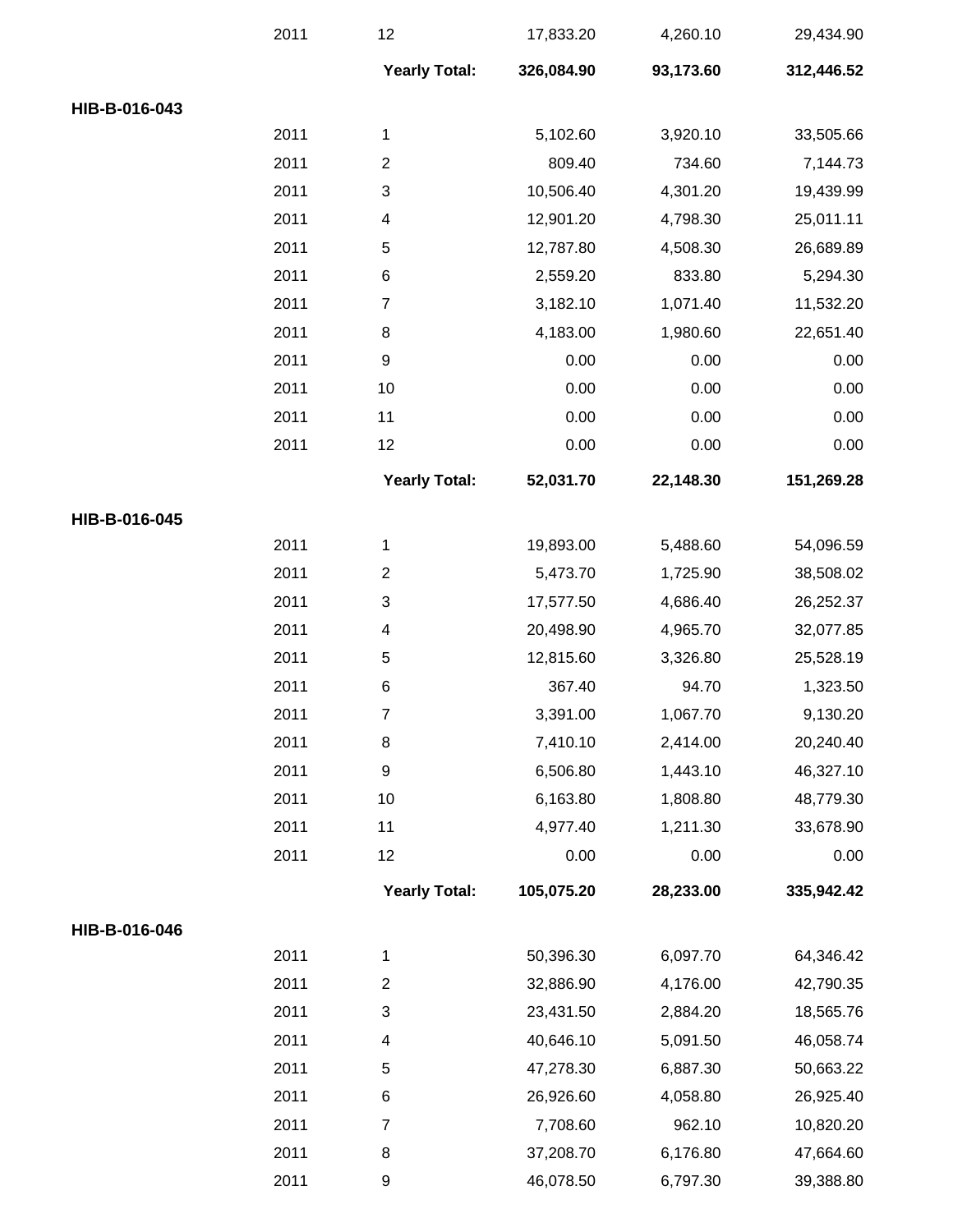|                | 2011 | 10                       | 41,097.60  | 6,595.10  | 45,920.80  |
|----------------|------|--------------------------|------------|-----------|------------|
|                | 2011 | 11                       | 29,906.70  | 5,872.70  | 49,708.00  |
|                | 2011 | 12                       | 28,114.90  | 4,040.30  | 33,039.80  |
|                |      | <b>Yearly Total:</b>     | 411,680.70 | 59,639.80 | 475,892.09 |
| HIB-B-016-047  |      |                          |            |           |            |
|                | 2011 | 1                        | 0.00       | 0.00      | 0.00       |
|                | 2011 | $\overline{\mathbf{c}}$  | 0.00       | 0.00      | 0.00       |
|                | 2011 | 3                        | 0.00       | 0.00      | 0.00       |
|                | 2011 | 4                        | 0.00       | 0.00      | 0.00       |
|                | 2011 | 5                        | 0.00       | 0.00      | 0.00       |
|                |      | <b>Yearly Total:</b>     | 0.00       | 0.00      | 0.00       |
| HIB-B-016-048Y |      |                          |            |           |            |
|                | 2011 | $\overline{\mathcal{A}}$ | 396.10     | 58.70     | 3.31       |
|                | 2011 | 5                        | 17,703.20  | 1,536.00  | 86.59      |
|                | 2011 | 6                        | 16,360.50  | 1,339.30  | 40.40      |
|                | 2011 | $\overline{7}$           | 17,872.50  | 1,524.90  | 46.20      |
|                | 2011 | 8                        | 21,457.50  | 1,833.00  | 34.60      |
|                | 2011 | 9                        | 20,234.70  | 1,660.70  | 2.70       |
|                | 2011 | 10                       | 13,214.70  | 1,037.60  | 0.30       |
|                | 2011 | 11                       | 14,285.30  | 1,074.40  | 0.50       |
|                | 2011 | 12                       | 15,466.70  | 1,146.70  | 17.20      |
|                |      | <b>Yearly Total:</b>     | 136,991.20 | 11,211.30 | 231.80     |
| HIB-B-016-049Z |      |                          |            |           |            |
|                | 2011 | 1                        | 61,035.50  | 10,327.40 | 37,728.43  |
|                | 2011 | $\overline{c}$           | 35,420.20  | 6,672.50  | 32,904.13  |
|                | 2011 | 3                        | 33,416.40  | 8,070.80  | 49,023.75  |
|                | 2011 | 4                        | 28,103.20  | 6,677.20  | 48,705.53  |
|                | 2011 | 5                        | 29,183.80  | 6,832.30  | 47,530.88  |
|                | 2011 | 6                        | 19,650.30  | 4,481.10  | 29,950.30  |
|                | 2011 | $\overline{7}$           | 27,300.50  | 6,764.30  | 56,768.90  |
|                | 2011 | 8                        | 30,580.30  | 6,628.00  | 63,016.40  |
|                | 2011 | 9                        | 18,746.20  | 5,278.60  | 54,154.10  |
|                | 2011 | 10                       | 18,310.20  | 5,166.80  | 59,449.90  |
|                | 2011 | 11                       | 13,552.40  | 3,371.30  | 42,841.90  |
|                | 2011 | 12                       | 13,425.90  | 2,897.70  | 62,485.50  |
|                |      | <b>Yearly Total:</b>     | 328,724.90 | 73,168.00 | 584,559.72 |
| HIB-B-016-051Z |      |                          |            |           |            |
|                | 2011 | 1                        | 8,004.80   | 978.00    | 69.08      |
|                | 2011 | $\overline{c}$           | 6,535.50   | 522.50    | 13.66      |
|                |      |                          |            |           |            |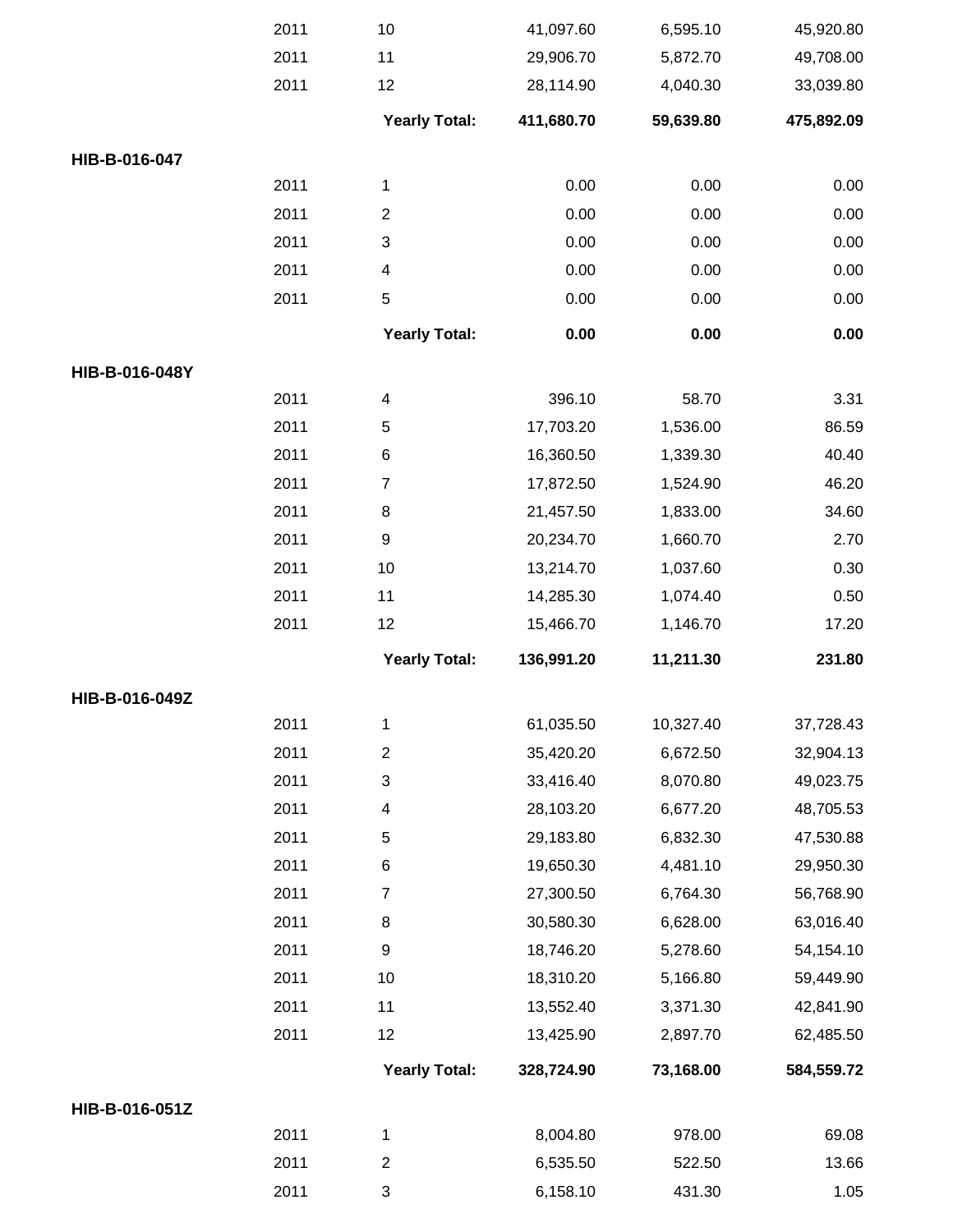|                | 2011 | 4                         | 0.00         | 0.00       | 0.00      |
|----------------|------|---------------------------|--------------|------------|-----------|
|                | 2011 | $\mathbf 5$               | 4,939.20     | 572.90     | 8.91      |
|                | 2011 | $\,6$                     | 4,768.70     | 612.90     | 8.20      |
|                | 2011 | $\boldsymbol{7}$          | 7,393.00     | 1,015.30   | 12.90     |
|                | 2011 | $\,8\,$                   | 8,243.00     | 1,075.40   | 58.30     |
|                | 2011 | $\boldsymbol{9}$          | 6,555.10     | 885.50     | 6.20      |
|                | 2011 | 10                        | 8,663.40     | 1,159.10   | 3.30      |
|                | 2011 | 11                        | 6,927.70     | 909.40     | 4.80      |
|                | 2011 | 12                        | 6,604.00     | 815.80     | 21.00     |
|                |      | <b>Yearly Total:</b>      | 74,792.50    | 8,978.10   | 207.40    |
| HIB-B-016-056  |      |                           |              |            |           |
|                | 2011 | 1                         | 75,829.20    | 20,389.00  | 7.80      |
|                | 2011 | $\boldsymbol{2}$          | 52,803.60    | 13,799.30  | 27.35     |
|                | 2011 | $\ensuremath{\mathsf{3}}$ | 45,282.70    | 11,572.50  | 42.49     |
|                | 2011 | 4                         | 56,707.60    | 13,334.70  | 75.88     |
|                | 2011 | $\mathbf 5$               | 58,984.10    | 15,138.60  | 265.30    |
|                | 2011 | $\,6$                     | 37,790.80    | 9,916.70   | 169.20    |
|                | 2011 | $\boldsymbol{7}$          | 56,141.50    | 15,241.80  | 265.40    |
|                | 2011 | $\,8\,$                   | 60,592.80    | 16,027.80  | 403.30    |
|                | 2011 | $\boldsymbol{9}$          | 50,016.80    | 13,136.70  | 203.90    |
|                | 2011 | 10                        | 57,578.40    | 14,646.00  | 187.10    |
|                | 2011 | 11                        | 53,945.90    | 12,907.20  | 132.40    |
|                | 2011 | 12                        | 57,928.70    | 14,068.90  | 302.40    |
|                |      | <b>Yearly Total:</b>      | 663,602.10   | 170,179.20 | 2,082.52  |
| HIB-B-016-057X |      |                           |              |            |           |
|                | 2011 | 1                         | 131,750.90   | 27,737.70  | 16.63     |
|                | 2011 | $\boldsymbol{2}$          | 95,403.30    | 19,786.70  | 10.86     |
|                | 2011 | 3                         | 101,031.40   | 20,953.80  | 7.64      |
|                | 2011 | 4                         | 124,968.90   | 23,595.10  | 289.13    |
|                | 2011 | 5                         | 132,369.50   | 27,355.20  | 381.19    |
|                | 2011 | 6                         | 91,558.50    | 19,578.60  | 109.40    |
|                | 2011 | $\overline{7}$            | 120,206.00   | 26,599.70  | 12.00     |
|                | 2011 | 8                         | 131,843.90   | 28,249.70  | 6.00      |
|                | 2011 | $\boldsymbol{9}$          | 105,287.90   | 22,027.40  | 307.90    |
|                | 2011 | 10                        | 120,148.80   | 24,160.60  | 945.10    |
|                | 2011 | 11                        | 123,009.00   | 23,733.30  | 10,247.70 |
|                | 2011 | 12                        | 126,791.00   | 23,244.60  | 10,593.70 |
|                |      | <b>Yearly Total:</b>      | 1,404,369.10 | 287,022.40 | 22,927.25 |
| HIB-B-016-058Z |      |                           |              |            |           |
|                | 2011 | 1                         | 24,439.30    | 1,454.80   | 16.85     |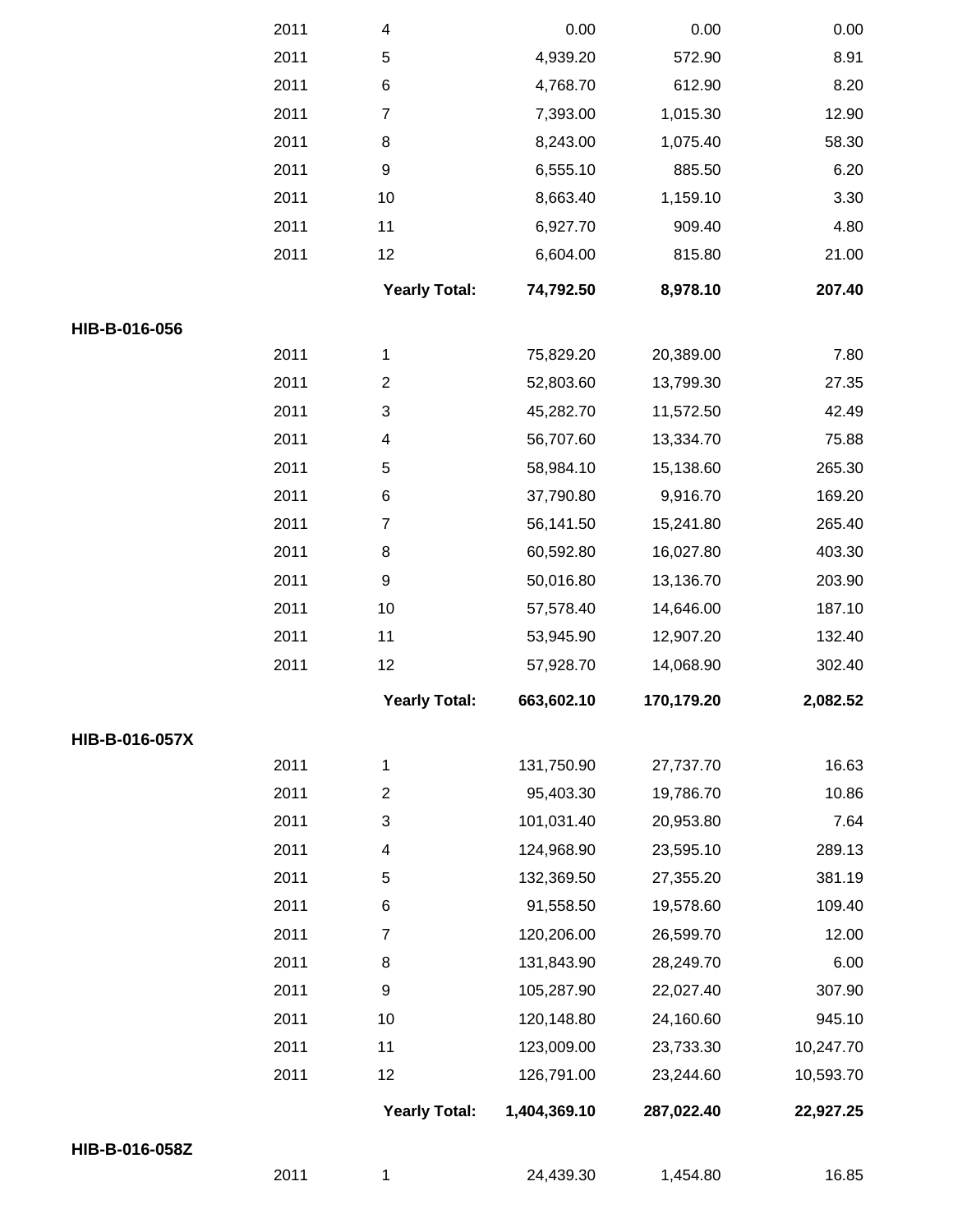|                |      | <b>Yearly Total:</b>     | 127,510.50 | 26,513.20 | 422,550.42 |
|----------------|------|--------------------------|------------|-----------|------------|
|                | 2011 | 12                       | 7,619.40   | 2,712.90  | 59,837.60  |
|                | 2011 | 11                       | 609.20     | 107.70    | 3,400.20   |
|                | 2011 | 10                       | 2,773.10   | 399.10    | 5,706.20   |
|                | 2011 | $\boldsymbol{9}$         | 19,946.00  | 3,152.30  | 43,814.70  |
|                | 2011 | 8                        | 11,493.60  | 1,637.00  | 24,338.30  |
|                | 2011 | $\overline{7}$           | 11,739.40  | 2,414.80  | 26,002.40  |
|                | 2011 | 6                        | 5,714.60   | 3,009.60  | 31,880.30  |
|                | 2011 | 5                        | 0.00       | 0.00      | 0.00       |
|                | 2011 | 4                        | 5,603.70   | 1,070.10  | 25,625.99  |
|                | 2011 | $\sqrt{3}$               | 14,805.10  | 2,307.80  | 61,685.91  |
|                | 2011 | $\boldsymbol{2}$         | 19,203.50  | 3,749.20  | 63,718.77  |
|                | 2011 | $\mathbf{1}$             | 28,002.90  | 5,952.70  | 76,540.05  |
| HIB-B-016-063- |      |                          |            |           |            |
|                |      | <b>Yearly Total:</b>     | 626,574.20 | 73,666.90 | 220,535.53 |
|                | 2011 | 12                       | 55,684.20  | 6,665.80  | 23,630.60  |
|                | 2011 | 11                       | 44,976.80  | 4,865.40  | 16,563.70  |
|                | 2011 | 10                       | 46,194.50  | 5,587.10  | 20,639.60  |
|                | 2011 | $\boldsymbol{9}$         | 41,902.70  | 5,183.80  | 18,212.30  |
|                | 2011 | 8                        | 47,001.80  | 5,647.60  | 21,278.00  |
|                | 2011 | $\boldsymbol{7}$         | 45,741.20  | 5,734.60  | 19,608.80  |
|                | 2011 | 6                        | 36,246.20  | 4,475.50  | 12,776.70  |
|                | 2011 | 5                        | 67,880.80  | 8,147.80  | 22,975.89  |
|                | 2011 | 4                        | 77,085.60  | 8,408.30  | 21,759.95  |
|                | 2011 | 3                        | 54,615.60  | 6,253.60  | 12,609.14  |
|                | 2011 | $\mathbf{2}$             | 44,273.90  | 5,083.30  | 12,140.59  |
|                | 2011 | $\mathbf{1}$             | 64,970.90  | 7,614.10  | 18,340.26  |
| HIB-B-016-059  |      |                          |            |           |            |
|                |      | <b>Yearly Total:</b>     | 436,210.30 | 41,333.30 | 23,293.36  |
|                | 2011 | 12                       | 40,502.10  | 3,909.10  | 10,842.90  |
|                | 2011 | 11                       | 24,783.50  | 2,167.60  | 2,945.40   |
|                | 2011 | 10                       | 43,688.90  | 4,313.50  | 4,057.60   |
|                | 2011 | $\boldsymbol{9}$         | 42,474.10  | 4,303.30  | 2,647.30   |
|                | 2011 | 8                        | 42,604.30  | 4,485.00  | 1,831.80   |
|                | 2011 | $\overline{7}$           | 41,681.50  | 4,487.50  | 418.30     |
|                | 2011 | 6                        | 29,728.10  | 3,091.50  | 71.80      |
|                | 2011 | 5                        | 44,569.80  | 4,515.00  | 157.65     |
|                | 2011 | $\overline{\mathcal{A}}$ | 40,294.80  | 3,724.90  | 193.77     |
|                | 2011 | $\sqrt{3}$               | 36,461.40  | 3,561.90  | 81.25      |
|                | 2011 | $\mathbf{2}$             | 24,982.50  | 1,319.20  | 28.74      |
|                |      |                          |            |           |            |